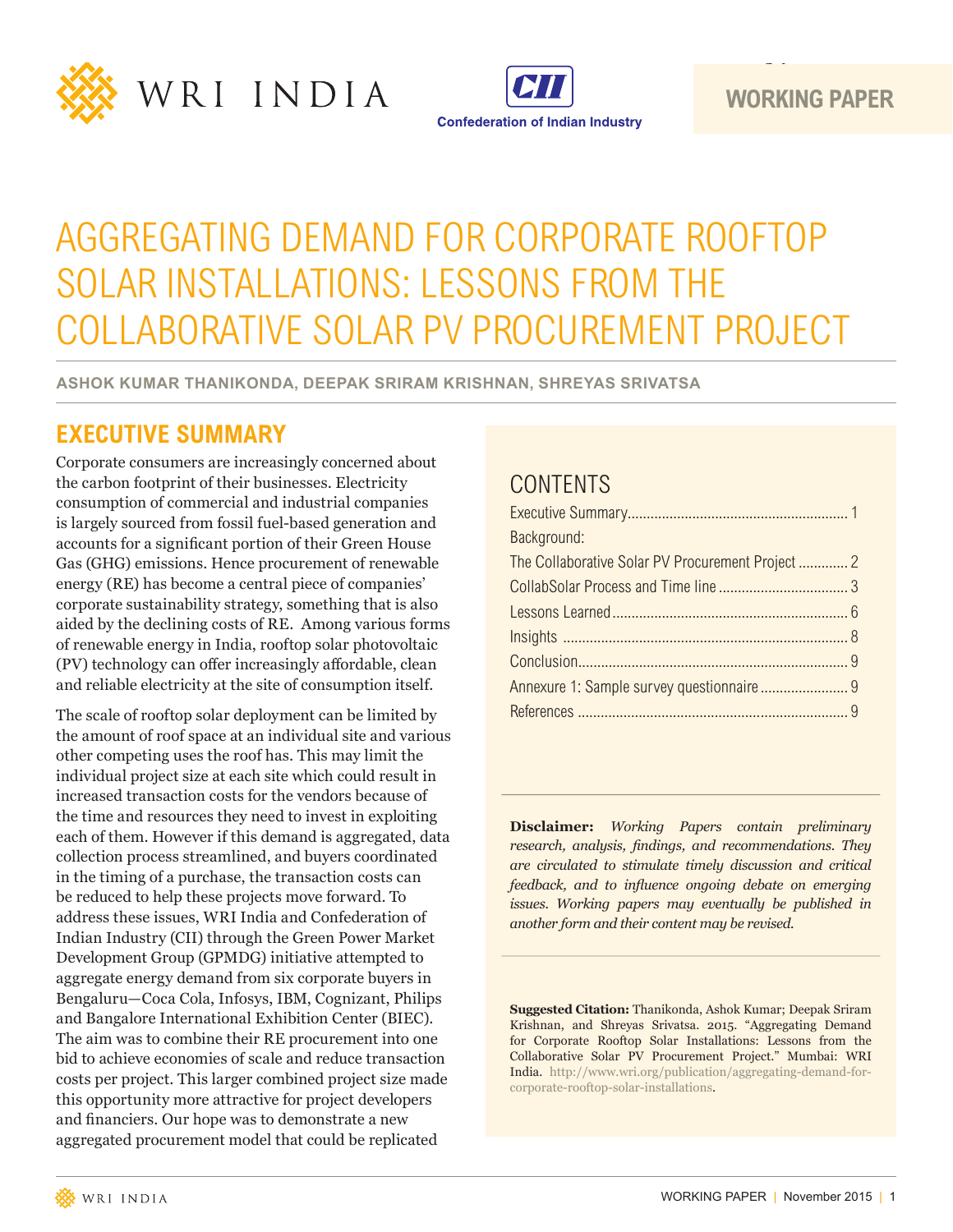across India to accelerate the deployment of rooftop solar power. GPMDG called this aggregated procurement model as the CollabSolar project.

This working paper outlines the processes, barriers and key lessons learned from the CollabSolar project in Bengaluru (2014), which can help advance additional aggregation strategies going forward.

The lessons and experience gained from this pilot are as follows.

- $\blacksquare$  The Aggregation model works best with companies within a small geographic area such as an industrial or business park level.
- **Aggregating across a group of buyers with a collective** minimum renewable energy demand of 8-10 million kWh/year (~5-6 MW in project size) will negate the risk of project failure from any one individual buyer pulling out of the initiative.
- The creditworthiness of the buyers helps to mitigate  $\blacksquare$ the financial risks to project developers and can reduce the cost of project financing. Usually large companies which consume at least 1 million kWh per annum tend to fall under this category and they can act as the anchor buyers.
- **Aggregating renewable energy demand based on** the preference of the procurement business model is critical to be able to select the right vendors. For example, commercial buyers in our bundle paid a higher tariff to the grid and hence preferred a Power Purchase Agreement (PPA) with a solar power vendor to save on their bills. Industrial buyers in our group paid a lower tariff to the grid and preferred to invest in the renewable energy plant directly to make use of the capital tax benefit.
- Buyers need to become more comfortable with  $\mathcal{L}_{\mathcal{A}}$ providing roof top data in order to get accurate proposals. Buyers we worked with were typically wary of disclosing rooftop data to the solar power vendors because of perceived security concerns. Design of solar power plants is highly location specific and needs to be optimised to maximise the return on investments. Better design leads to lower costs and more value to the buyers. Making buyers more comfortable with signing Non-Disclosure Agreements (NDAs) with the supplier to provide this information will improve the data collection process.
- $\blacksquare$  Net-metering schemes which allow for excess rooftop

solar power to be sold to the utilities will improve the economics of on-site solar. However, at the time of this pilot, Bengaluru did not have such a scheme in place. Thus the systems at individual sites had to be sized to the minimum load as there was no compensation for power sold to the grid. We used electricity demand on a typical weekend as a reference to quantify the minimum demand of a buyer. Sizing systems to the minimum load resulted in a smaller transaction size, as neither the vendor nor the buyers wanted to pay for the excess generation during the weekends.

- Early engagement with building owners/property management companies is needed. Several of the participants were in a leased space and found that in order to install a rooftop solar system on their premises, a tripartite commercial agreement between the buyer, vendor and the landlords was needed. Some building owners expressed interest in supporting a solar purchase, but others did not.
- Multi-National Companies (MNCs) who prefer to invest their own capital in a rooftop solar plant need to change their corporate charter to permit their entry into power generation business. While some companies in the collaborative solar project were willing to invest the time engaging relevant stakeholders to make this change to their corporate charters, most of them preferred a PPA as this does not require a change to their corporate charters. Companies need to check on the feasibility of changing their charters before making a final decision between a captive purchase model (using their own capital) and a PPA model (using operating budgets).

This experience will inform the design of the next iteration of demand aggregation projects to be handled by GPMDG across industrial or business parks in Karnataka, Tamil Nadu and other states. This guide can also serve as a reference for others working on demand aggregation models.

# **BACKGROUND: THE COLLABORATIVE SOLAR PV PROCUREMENT PROJECT**

The Green Power Market Development Group (GPMDG) - India is a collaboration between WRI India and the Confederation of Indian Industry (CII), launched in 2013. GPMDG recognises that while many initiatives in India and globally are focused on increasing the supply of renewable energy, more efforts are needed to build demand for renewable energy with large buyers. GPMDG attempted to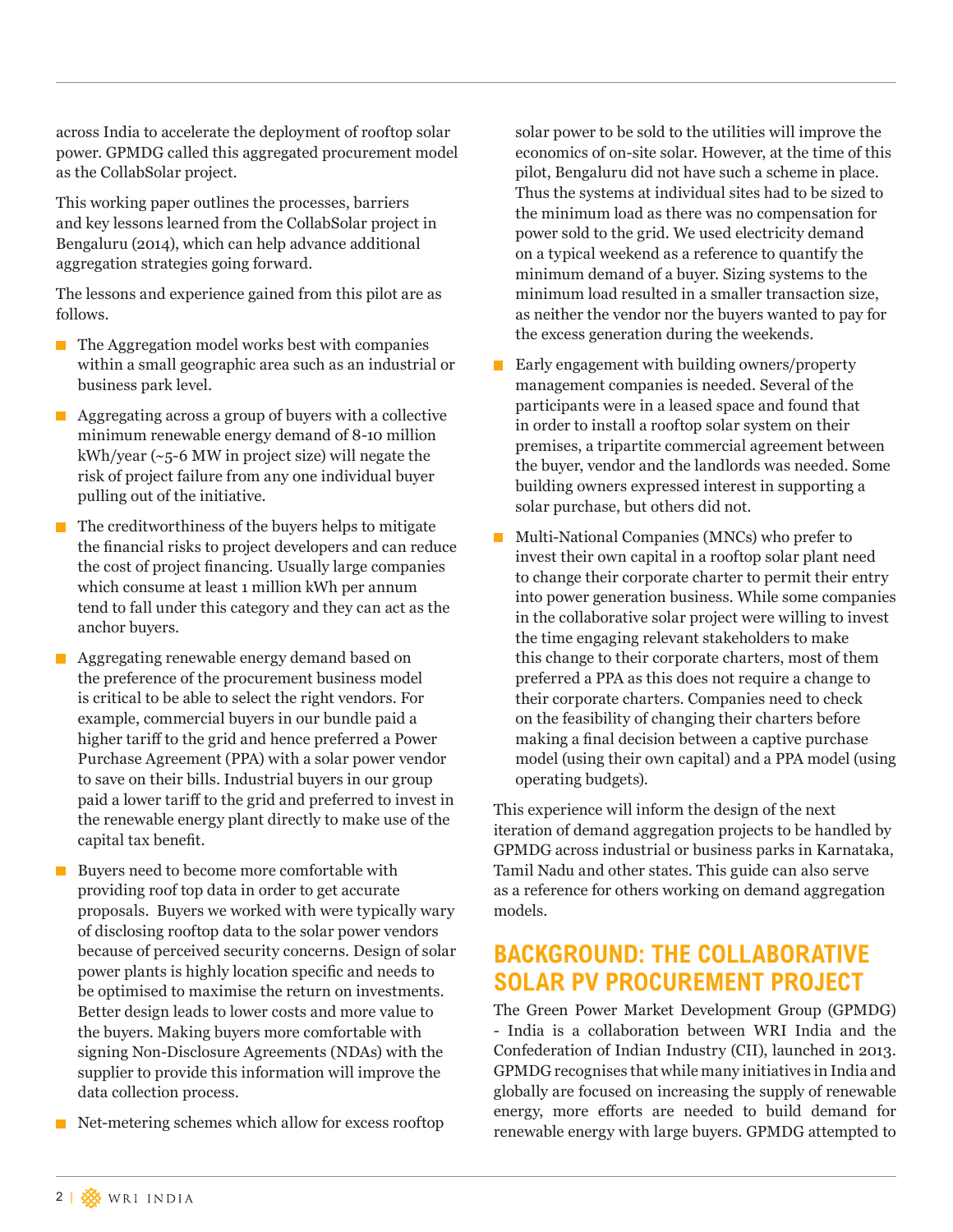

#### Figure 1 | **Conceptual representation of the CollabSolar project**

**Buyers of various sizes**

accomplish this by aggregating corporate demand through the collaborative solar procurement (CollabSolar) project.

By aggregating the demand across multiple commercial and industrial customers into a single purchase for on-site solar photovoltaic (PV) systems the CollabSolar project aimed to:

- $\blacksquare$  increase the scale and accelerate the rate of deployment of solar technologies used by the largest electricity consumers,
- support the increased adoption of renewable energy in commercial and industrial energy strategies,
- $\blacksquare$  increase the scale of on-site solar projects to reduce transaction costs and reduce greenhouse gas emissions.

Corporate buyers participating in the project understood that photovoltaic (PV) installations can lower facility reliance on grid electricity and reduce the carbon footprint of their operations while also providing environmental leadership for the community.

# **COLLABSOLAR PROCESS AND TIME LINE**

CollabSolar project was the first initiative that the participating companies of GPMDG pursued. WRI India offered the know-how related to Indian policy framework and technical assistance. CII brought in their outreach capabilities to convene prospective corporate buyers and bring more buyers into the program. A conceptual representation of the CollabSolar project is presented in Figure 1.

## **Consultations with potential buyers**

Two consultation meetings were organised by GPMDG on 9 January and 25 February, 2013. The meetings were attended by large corporate buyers, clean energy suppliers and officials from the Karnataka state government. WRI India presented World Resource Institute's (WRI) experience with aggregating demand for solar PV in California and lessons learned from that initiative (Goodward et al. 2011). This included analysis on potential economies of scale from aggregation, the process that was used, and how this model has been replicated by partners in the US public sector. A cross sectoral and international mix of companies – Coca Cola, Infosys, IBM, Cognizant, Philips and Bangalore International Exhibition Center (BIEC) – signed up for the first phase of the project. Subsequently, the CollabSolar project was officially launched in Bengaluru in August 2013. A brief representation of the steps invovled in the CollabSolar project is presented in Figure 2.

# **Data collection from interested buyers**

Soon after the launch, a questionnaire (Annexure I) was sent out to the buyers to collect preliminary data such as location of the premises, annual electricity consumption, roof space available for solar installation etc. Top management of the respective buyers were requested to nominate dedicated executive staff to answer these questionnaires and provide additional clarifications to WRI India. Having a dedicated staff person at each company to support this data collection is critical to a smooth process.

# **Preliminary site visits**

After the preliminary data was collected, WRI India's experts conducted site visits to evaluate the site conditions and verify the data provided by the participants. One of major concerns that emerged during the preliminary site visits was the information provided about the roof space. Typically only about 1/3rd of a commercial building's total roof space is usable for rooftop solar PV installations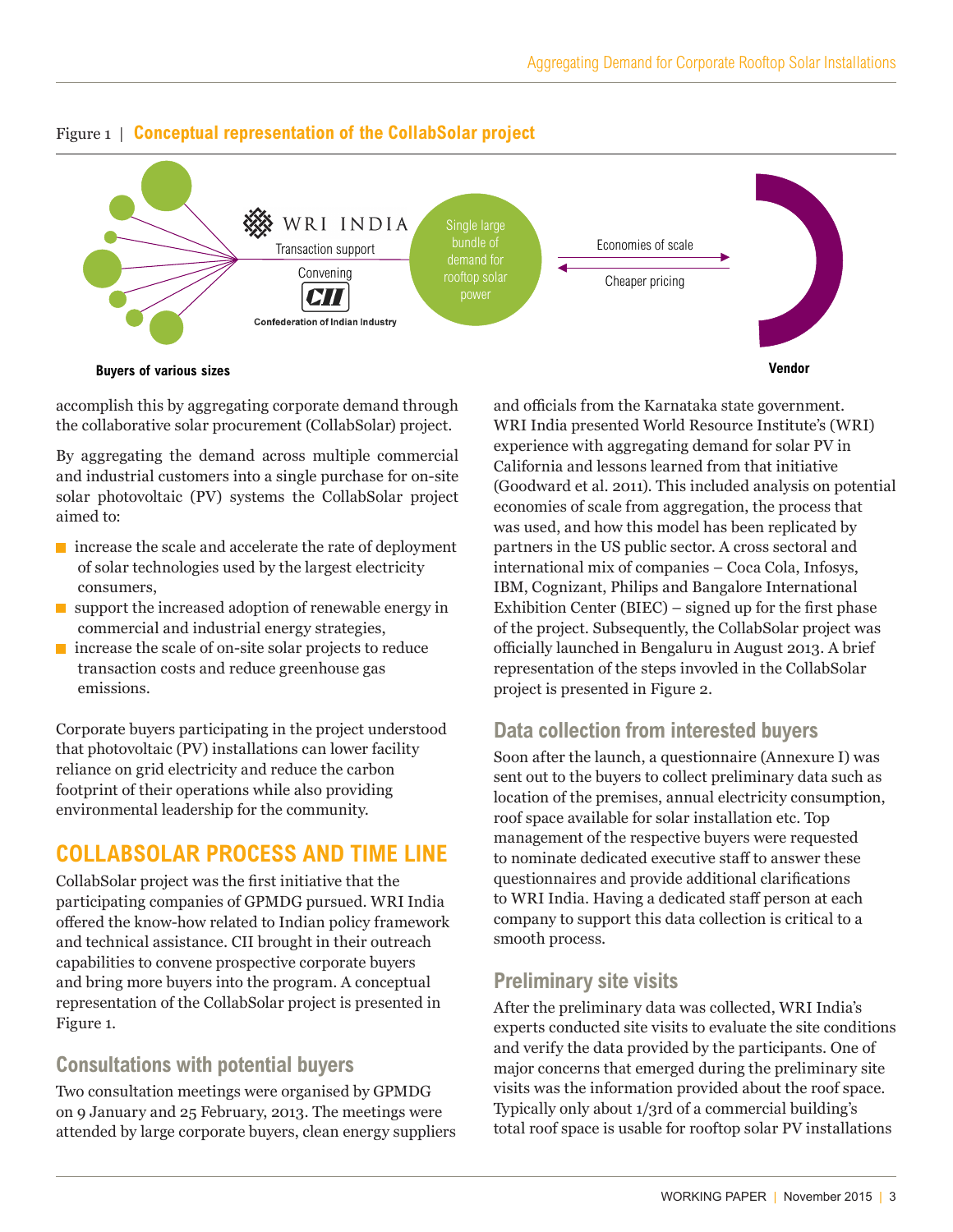

#### Figure 2 | **Collaborative Solar power procurement project: Process chart and stakeholders**

because of orientation, shadows, obstructions, access restrictions and some structural reasons. Buyers were either unaware of these technical aspects or not capable of making such accurate technical assessments. Hence, even though the survey questionnaire asked for shade-free usable roof space for solar PV installations, they provided data of total roof area, which often had to be re-checked.

## **Preparation and release of the Request for Qualification (RFQ) document**

After the site visits, a Request For Qualification (RFQ) was prepared by WRI India to be circulated in the market. It was an adapted version of the RFQ that WRI developed for an aggregated solar purchase in California (Goodward et al. 2011). Optony, one of WRI's partners in that effort, has since replicated this aggregation across government purchasers. WRI and Optony's previous experience helped inform the Bengaluru project and prepare associated documents.

The RFQ described the buyers who were a part of the collaborative procurement. It included preliminary details about the companies, their locations, roof spaces, annual electricity consumption, utility tariffs etc., collected from the buyers. It also requested minimum eligibility criteria for selection of the vendors and the choice of business models of the buyers.

The RFQ was widely circulated among the solar developer

community through mass mailing and sharing on CII's website. This purchase was expected to be large, and the buyers had high standards in terms of performance track record, financial condition, and team expertise. Despite the large number of solar installers in India, only four vendors responded to the RFQ.

At this stage, IBM, a company that is predominantly in leased office space, chose to exit from the project and maintain an observer's role. IBM was not sure if they would maintain the leases over the contract period. This hampered their ability to operationalize a long-term Power Purchase Agreement (PPA) with third-party Solar PV vendors.

## **Analysis and screening of responses to RFQ**

The responses to the RFQ were screened by WRI India and Optony to identify vendors who would qualify to participate in the Request For Proposals (RFP) stage. The team, with input from all the buyers continued preparing the RFP documents during the screening process, so it could be promptly shared with the shortlisted vendors.

With one buyer exiting in the RFQ stage, the final RFP included the remaining five buyers with a cumulative capacity of 3 MW. During the process, it became clear that some of the companies preferred a capital purchase while others preferred a PPA structure. For this reason, only vendors who could serve both capital purchase and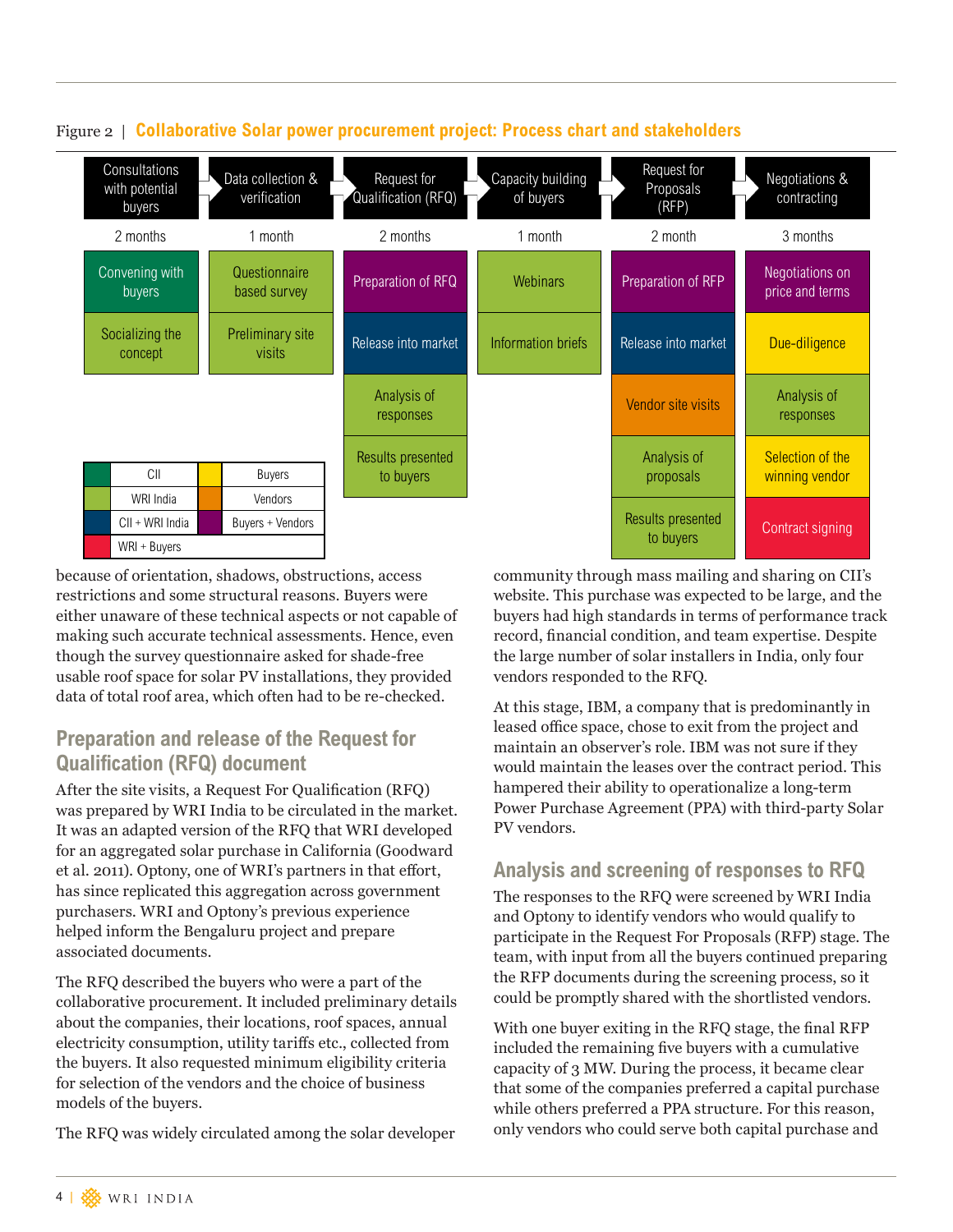PPA models were allowed to respond to the RFP. The companies that preferred different financial structures were not separated into two different RFPs in order to maintain the economies of scale from a single transaction. Vendor feedback from the RFQ process highlighted some key points to inform future project strategy.

- $\blacksquare$  Aggregation benefits can be realised only when system size is at least 100kW with even better economies of scale above 1 MW. Smaller system sizes require many string inverters instead of a single cost effective central inverter. Opting for individual string inverters is a costlier proposition.
- $\Box$  Cost savings of aggregation can be realised only when projects are awarded to a limited number of vendors.
- Single large roof-top installations that support at least 1MW capacity can cross-subsidise smaller roof-top installations. Projects of 1MW size can result in a price less than  $\bar{\tau}$  7/ kWh in 2014, which is the range that most buyers were comfortable with.
- In case of projects of 10MW size prices less than  $\overline{\xi}$  7/ kWh can be achieved even if Renewable Energy Certificates (RECs) are retained by the buyers. [Each REC represents the environmental attributes of one MWh of renewable energy. RECs can be generated by an RE vendor in case of selling the power to a state utility at its average power procurement cost. They can also be generated in case of selling the power to a third party buyer at a mutually agreed tariff. RECs are tradeable on power exchanges and are used by corporates to fulfill mandatory renewables purchase obligations or voluntary sustainability compliances.]

# **Educating the buyers for decision-making**

WRI India and Optany, organised two webinars for the buyers, one each on 10 and 11 June, 2013. The first webinar focused on solar project economics and financing models including direct purchase, power purchase agreements and leases. The second webinar advanced the conversation with discussions on different solar technologies and installation types, major considerations for system design, project management, and operational aspects. Staff nominated by the buyers attended these webinars which helped clarify any concerns and build their capacity.

It was very important for WRI India to set up this kind of information sharing and capacity building to give all the buyers in a collaborative purchase, a common point of reference.

# **Preparation and the release of the Request for Proposals (RFP) document**

The RFP was prepared using a template developed by WRI for aggregated solar purchases in the US with relevant modifications to suit Indian business conditions. The quality of the solar power plant equipment was based on the standards set by the Indian government for public procurement projects to suit local conditions Ministry of New and Renewable Energy (MNRE).

The RFP incorporated clauses like performance guarantee and force majeure that were discussed with the buyers to screen highly competitive and capable vendors. For instance, a performance guarantee clause allows for compensation if the delivered energy (adjusting for degradation of equipment) was less than 95 percent (95%) of the total Expected Annual Contract Quantity for the first three Contract Years. This was to ensure that the vendors quote in a realistic manner and stand by their quote.

## **Developer site visits**

Vendors were required to conduct detailed site visits before submitting the bid in response to the RFP. A lot of planning went into the scheduling exercise to coordinate with the management teams and match the availability of the executive teams on both sides. The site visits were arranged such that each developer covers all the sites in a single schedule to maximise efficiency and reduce costs. WRI India used an online self-scheduling tool to help fix the site meetings. Using a scheduling tool eliminated the need for a coordinator to set up site visits, which saved considerable time. WRI India sent questionnaires to the executive teams from each of the buyers before the site visits to ensure buyers were prepared and the site visits were productive. The vendors had to cross check the data provided and assess for additional information that had to be collected. During the detailed site assessments, acquiring information about the building rooftop and Single Line Electrical Drawings (SLDs) were key concerns. A second round of clarifications was facilitated between the vendors and buyers.

# **Analysis of the responses to RFP**

WRI India and partners carefully evaluated each proposal for completeness and accuracy, as well as the technical and financial capacity of the vendors. Levelised Cost of Energy (LCOE) was the metric used to compare the competitiveness of the proposals. LCOE is calculated as follows: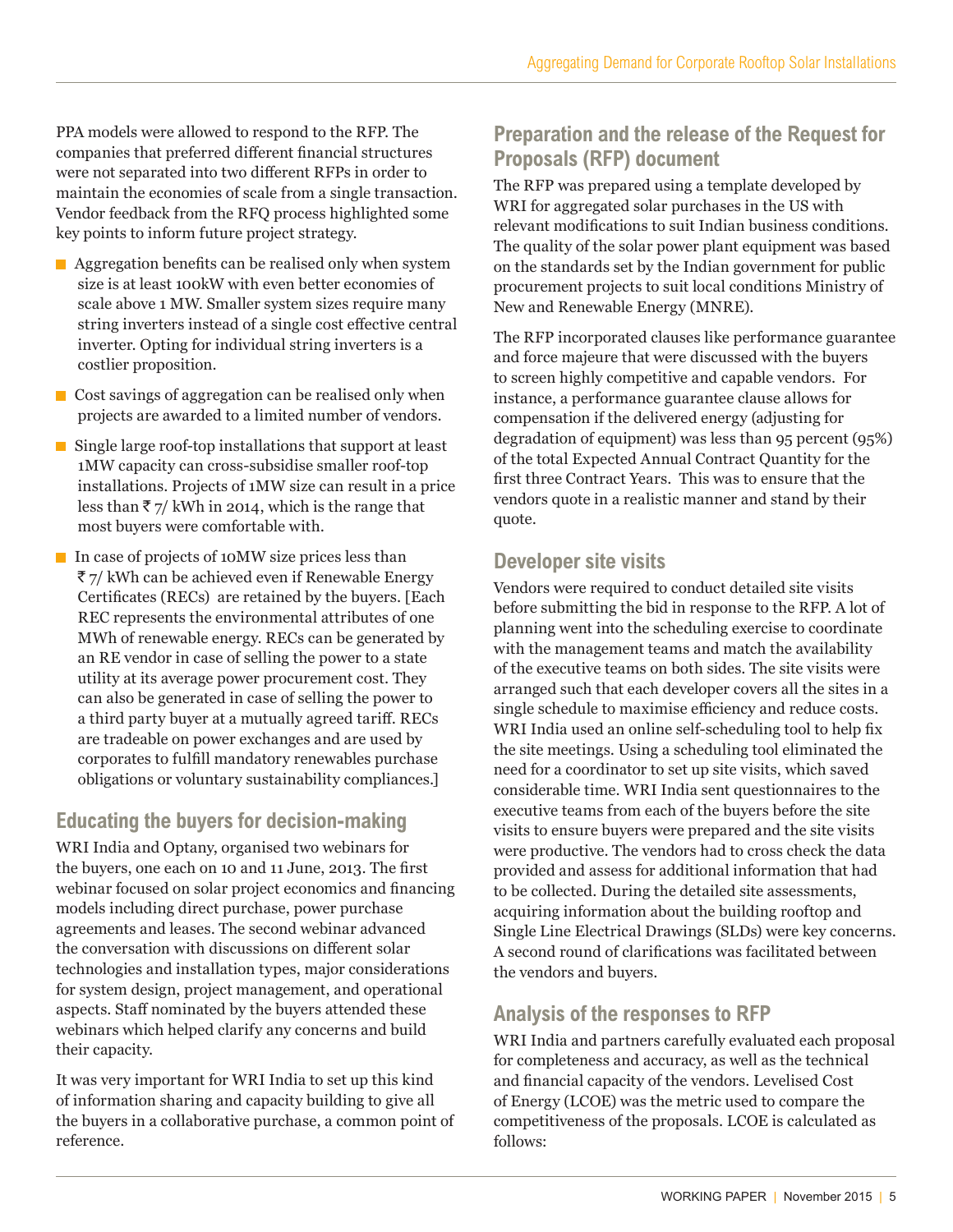| Levelized Cost<br>of Energy | Life time project costs adjusted for discounting $(\vec{\zeta})$ |
|-----------------------------|------------------------------------------------------------------|
|                             |                                                                  |
| $($ ₹/ kWh $)$              | Life time expected power generation (kWh)                        |

This was complemented with an analysis of grid tariffs in Bengaluru over the last five years to assess the proposals.

The vendors were evaluated based on the parameters shown in Table 1.

#### Table 1 | **Methodology of vendor evaluation**

|              | <b>Parameter</b>                                | Weightage<br>(Points) |
|--------------|-------------------------------------------------|-----------------------|
| $\mathbf{1}$ | <b>Proposer Qualifications &amp; Experience</b> | 20                    |
| 2            | <b>Technical Proposal</b>                       | 20                    |
| 3            | <b>Project Costs</b>                            | 40                    |
| 4            | Implementation Plan and Schedule                | 15                    |
| 5            | <b>Contract Terms &amp; Conditions</b>          | 5                     |
|              | Total                                           | 100                   |

WRI India convened a meeting with the buyers on 23 Jan 2014, to discuss the results of the evaluation of the proposals. As per the analysis and discussions with the buyers, two vendors were screened as having the capabilities and resources to execute on this project for both buyers interested in a PPA structure and a capital purchase.

Unfortunately, during the final negotiations, the proposed anti-dumping duty (Engelmeier 2014) on imported solar equipment by the Government of India, which qualified as a force majeure event, affected the negotiation process. The selected vendors were unsure about committing to a particular price while the anti-dumping fee was being considered as most of the market depended on imported solar panels.

The delay that this policy uncertainty caused led to two of the large buyers – Coca Cola and Infosys – to take a strategic decision to go ahead with independent solar purchases. With the anti-dumping policy unresolved and a smaller transaction size, GPMDG chose to bring the project to a close. So while this project did not go forward in the end, it did help the participants make the business case to implement solar projects on their own. It also provided GPMDG with important lessons learned to replicate a similar model for future projects.

# **LESSONS LEARNED**

GPMDG has learned the following lessons during the CollabSolar project.

## **Aggregate bundles at industrial park level to allow for fluctuations of demand and supply**

Once one of the buyers pulled out of the CollabSolar bundle, the project's scale was not viable for any of the vendors. The benefits of aggregation can be best achieved in a bundle with 3-5 large buyers (whose demand is at least 1 million kWh / annum) along with several small buyers. The minimum total demand of the bundle needs to be in the range of 8-10 million kWh per annum. In such a bundle, even if a large buyer pulls out of the project, the rest of the buyers in the bundle can purchase the leftover power from the vendor. Large buyers with good credit ratings who act as anchor buyers, make financial institutions more comfortable and can result in reduced financing costs for the project. If all the participating buyers are situated within close proximity, the logistical and transaction costs can be reduced even further. Hence we feel industrial parks are best suited for aggregated procurement models as they offer scale and geographic proximity. The industrial parks around Bengaluru and Chennai are suitable for the next phase of the CollabSolar project.

## **Segregate commercial and industrial buyers into two different bundles**

In India industrial category buyers pay a lower tariff to the state power utilities than commercial category buyers. These two categories of buyers can have very different appetites to use their own capital for projects which can lead them to prefer a particular type of business models to purchase solar power.

The cost of solar power is around  $\bar{\tau}$  6-7/ kWh in India. Commercial buyers pay higher tariffs that are usually in the range of  $\bar{\tau}$  8-11/ kWh. Third-party PPAs are considered convenient for such users, as they offer a cheaper alternative over grid power. But for industrial category buyers who usually pay around  $\bar{\tau}$  5-7/ kWh for grid power, solar PPA is an expensive alternative. Our experience with industrial buyers like Coca Cola shows that they are more willing to invest their own capital in setting up solar power plants. Through this business model, they can make use of the Accelerated Depreciation (AD) tax benefit which allows solar power to become cheaper than grid power. [AD benefit allows professional companies who invest in solar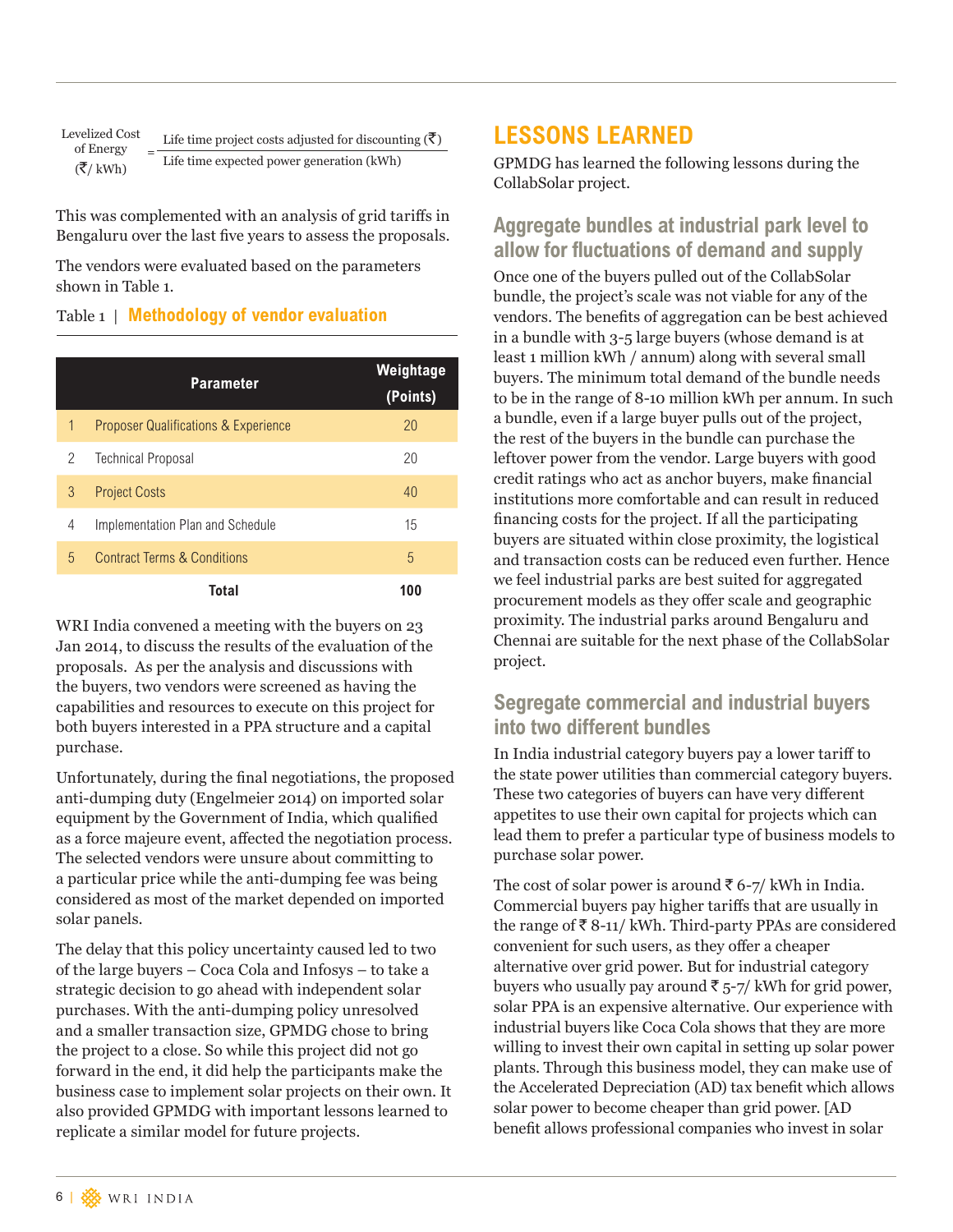PV projects in India, set off their tax liability on the taxable income to the tune of 80% of such investment in the first year and 20% in the second year.]

The vendors in the renewable energy industry operate in two different models. In the Capital Purchase or CAPEX model, an Engineering, Procurement and Construction (EPC) vendor sells solar system hardware directly to customers. In the Operating Expense or OPEX model an Independent Power Producers (IPP) sells the energy from the solar system to customers. While EPC players are the technical hardware solution providers, IPPs invest to set up plants to generate power that is, in turn, sold directly to the buyers through a PPA.

Both type of vendors have their unique expertise and capabilities in the business models they operate in. There are very few players who can offer both the models. Hence if a bundle has a mix of commercial and industrial buyers, the CollabSolar project limitation (single vendor) means reduced options (vendors who can offer both EPC and IPP services) to negotiate with. From the perspective of the buyers, this scenario may limit the number of bids that will be received which may result in a higher overall bid. It may also preclude bids from companies that are specialised in one of the business models and offer competitive pricing for that model. As the market in India continues to mature, there may be more and more companies that can offer the full range of models, but for now, the bidding strategy should take into account the types of vendors active in the market.

# **Clarity on "CollabSolar rebate" Vs "Cross subsidy within the buyers"**

At the beginning of the project, there was lack of clarity over the CollabSolar pricing benefits. There was confusion as to whether the vendor was expected to give a uniform cheaper price for all buyers regardless of their share in the cumulative capacity. This was understood to cross-subsidise the smaller buyers by charging the large buyers at a higher rate. During the CollabSolar process, we clarified that the vendors were expected to give an individual price to each buyer based on their credentials and offer a uniform discount that is reflective of the CollabSolar benefit. This concept, represented in the Figure 3, will be the core of the next round of CollabSolar projects and made clear right at the beginning of the project.

### **Address data collection problems**

Buyers are typically not very comfortable in providing rooftop and electricity data to facilitate rooftop solar installations. In some cases, this was attributed to the lack of "As-built" drawings while in most cases it was due to the data security concerns of the buyers. Some buyers expected the vendors to invest in creating those drawings for their usage. WRI India explained to the buyers that in the absence of a clear business opportunity, vendors cannot be expected to invest time and resources in reproducing data that is already available.



#### Figure 3 | **CollabSolar rebate Vs Cross subsidy within the buyers**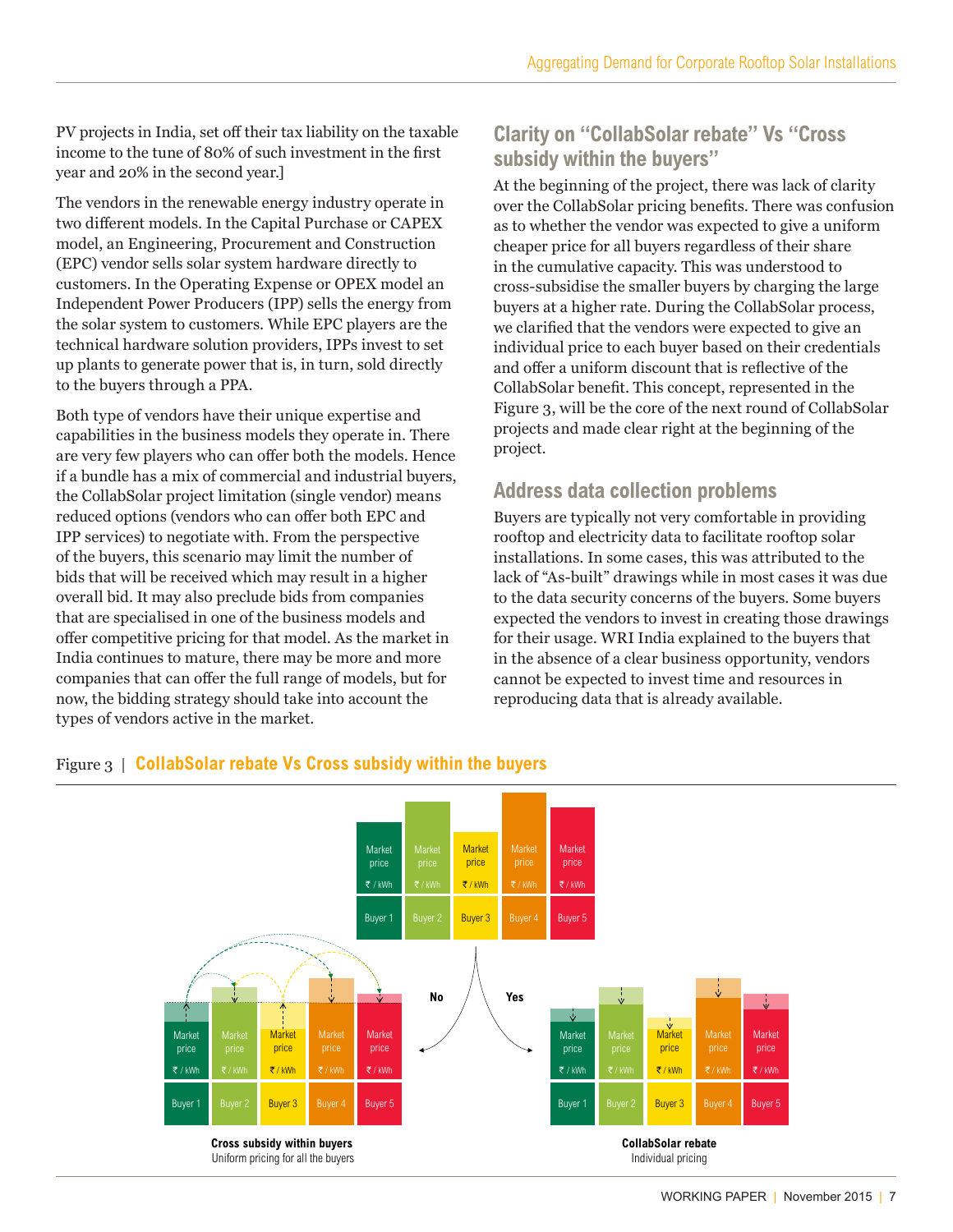Productivity of the Solar PV installations is extremely sensitive to shadows and hence placement. Shadows that are cast on the installations reduce their productivity and make them an under-performing asset. Installing the panels in the right locations can yield maximum energy that can benefit both buyers and vendors. If the vendor is able to maximise his plant's efficiency he can pass on some of the benefits to the buyer with attractive pricing. Signing Non-Disclosure Agreements (NDAs) and having detailed clauses about access and ownership in the next phase could address most of the security concerns.

## **Address weekend (dynamic) demand, deemed generation and net-metering issues**

One of the buyers who preferred the PPA model faced a unique scenario. They had a lot of roof space but their electricity consumption fell drastically over weekends. The buyer did not want to pay for the power that was not being consumed. Large scale storage options for solar power are not commercially viable yet and there is no other way that the vendor can realise the value of such power. Hence the vendor wanted to consider this as deemed generation. Typically in such scenarios, netmetering would solve the problem. Net-metering enables any consumer who generates solar power to inject excess power into the grid and get paid in return by the grid operators. During the CollabSolar negotiations, netmetering was still not in place in Bengaluru. With netmetering having been introduced recently (BESCOM 2014), the issue under discussion can be resolved easily.

## **Account for roof space limitations and ownership types into the business model**

Availability of roof space is a limiting factor with respect to rooftop solar PV installations. The roof space of corporate offices are usually occupied by HVAC systems, lift rooms, water tanks etc., leaving only 1/3rd suitable for rooftop solar PV installations. As explained in previous sections, such projects satisfy only 1-3% of the annual electricity consumption of commercial companies. Hence buyers are wary of them except in areas where electricity reliability is a major concern. Issues of access and security have also come up during the CollabSolar project.

In case of buyers who were operating out of leased spaces, the vendors were not comfortable with a third-party PPA based rooftop solar PV installation. The minimum standard for PPA tenure in the Indian market is 10 years. Risk perception about the buyer remaining in the leased space for such long term and landlord's involvement over

access to roof were their major concerns.

Signing a tripartite agreement between the vendor, landlord and the buyer might be a possible solution for such instances but the exact modalities of such models need to be worked out on a case to case basis.

## **Account for time needed for MNCs to change their corporate charter and obtain clearance from the headquarters for capital investments in solar projects**

MNC buyers with headquarters in foreign countries have a two-layered decision making process. Any investments over a certain quantum have to get approvals from the senior management situated in the headquarters. Hence decisions like capital investments in solar plants can be delayed.

Similarly any company which does not have power generation mentioned in their corporate charter will have to get it incorporated before investing in captive power plants. If it is a listed company, then the decision will have to be deliberated by all the stake holders.

This is why facility managers of companies with headquarters in different countries, prefer a PPA to a capital investment.

# **INSIGHTS**

# **Policy ramifications**

The contemplation of anti-dumping duties and the lack of a net-metering scheme had affected the proceedings of the CollabSolar project. After the withdrawal of anti-dumping duties (Kumar and Singh 2014) and the introduction of net-metering scheme, vendors say that there has been a gradual rise in the procurement of rooftop solar projects by the corporates especially in Bengaluru. This goes to show the impact of policy dynamics on the renewable energy market, and the need for a conductive, stable and long-term policy to support it.

# **Evaluating various combination of bids**

In the CollabSolar project, we have received a number of bids with various combinations of upfront and buyout payment values accompanying the tariff during the tenure of the PPA. Comparing multiple bids across vendors needs a common approach to comparing the diversity of terms used. We found that translating the bids into an LCOE metric allowed for good comparisons.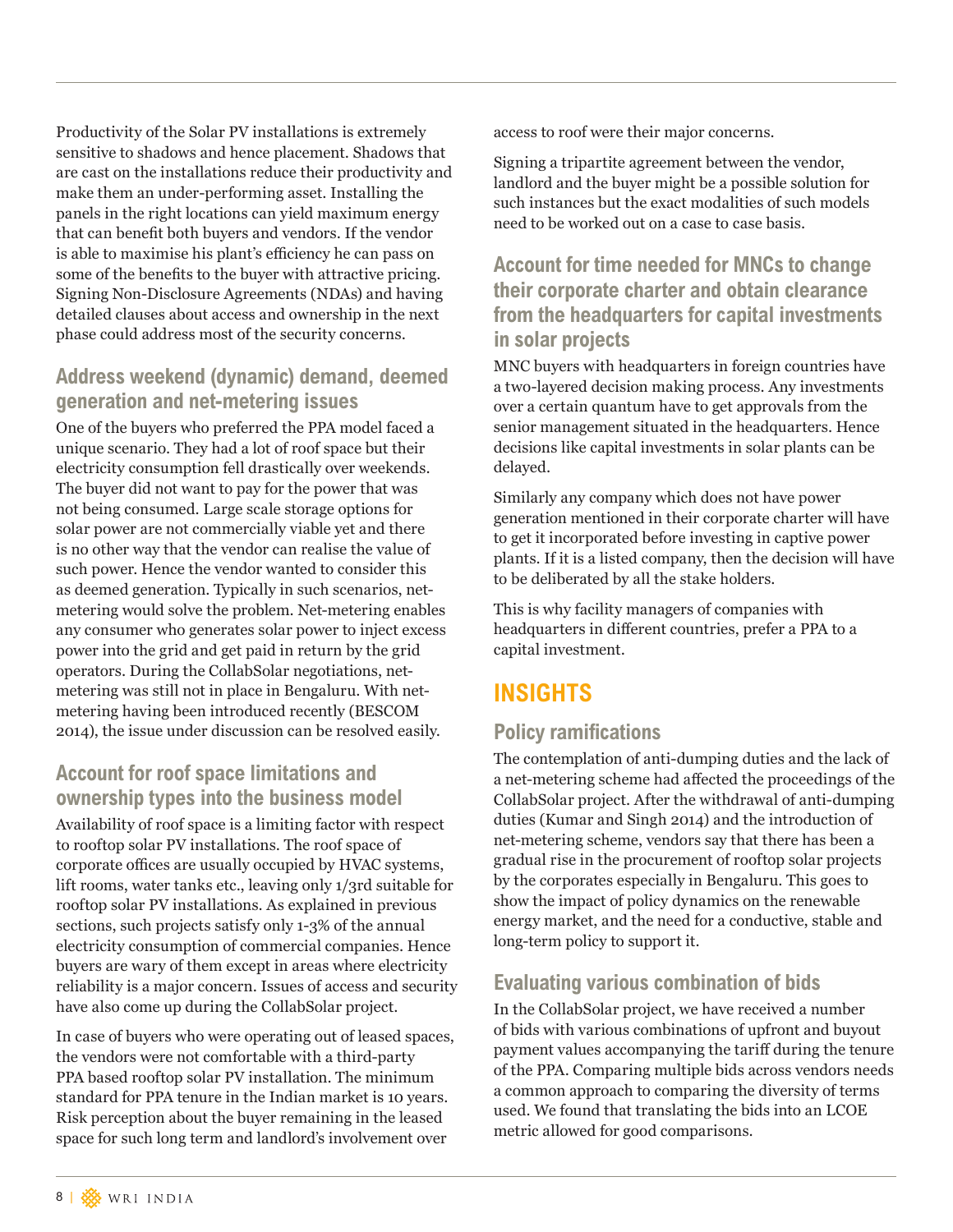# **CONCLUSION**

Although policy dynamics and the change in group demand affected the first round of the CollabSolar project, we gained invaluable experience on the CollabSolar model. At the beginning of the CollabSolar negotiations, vendors indicated that a discount of 5% over the market rates was possible. This could be one of the powerful levers to scale up deployment of rooftop solar power across India. GPMDG will incorporate the lessons learned from this pilot into the next phase, to make the model a successful working example that others can replicate.

GPMDG will continue working with forward-looking corporate leaders to join us in scaling up the deployment of renewable energy solutions in India, and help the country achieve its ambitious 175 GW target by 2022 (Nagarajan 2015).

# References

1. BESCOM. 2014. "Implementation of Grid connected Solar Rooftop Photovoltaic (SRTPV) generation programme on Net-metering in BESCOM jurisdiction." Bangalore Electricity Supply Company Limited (BESCOM). Accessed November 18, 2015. http://bescom. org/wp-content/uploads/2014/11/OM-for-Implementation-of-Gridconnected-Solar-Rooftop-Photovolta.pdf.

- 2. Engelmeier, Tobias. 2014. "Anti-dumping duties on solar PV cells and modules will bring the Indian solar market to a halt." Bridge To India Energy Pvt. Ltd. Accessed November 18, 2015. http://www. bridgetoindia.com/blog/anti-dumping-duties-on-solar-pv-cells-andmodules-will-bring-the-indian-solar-market-to-a-halt/.
- 3. Goodward, Jenna, Rachel Massaro, Benjamin Foster, and Caroline Judy. 2011. "Purchasing Power: Best Practices Guide to Collaborative Solar Procurement." World Resources Institute. Accessed November 18, 2015. http://www.jointventure.org/images/stories/pdf/purchasing. power\_best.practices.guide.to.collaborative.solar.procurement.pdf.
- 4. Kumar, Major, Rajesh Kumar Singh. 2014. "India drops solar anti-dumping plan before Modi meets Obama." Thomson Reuters. Accessed November 18, 2015. http://in.reuters.com/ article/2014/09/10/india-trade-idINKBN0H50QN20140910
- 5. MNRE. "Minimal Technical Requirements / Standards for SPV Systems/ Plants to be developed during F.Y. 2012-2013 under the Programmes of Ministry of New and Renewable Energy." Ministry of New and Renewable Energy (MNRE). Accessed November 18, 2015. http://mnre.gov.in/file-manager/UserFiles/minimal\_technical\_ requirements\_spvplants\_201213.pdf.
- 6. Nagarajan, Ganesh. 2015. "India to Quadruple Renewable Capacity to 175 Gigawatts by 2022." Bloomberg L.P. Accessed February 28, 2015. http://www.bloomberg.com/news/articles/2015-02-28/ india-to-quadruple-renewable-capacity-to-175-gigawatts-by-2022.

| Company details                        |  | Grid consumer category                | Voltage 1 (kVA)    | Consumption from grid       | Aug  | Sep                              | Oct       | <b>Nov</b>             | <b>Dec</b> | Jan       | Feb                    | Mar | Apr                                  | May | Jun      | Jul | Peak load<br>periods |
|----------------------------------------|--|---------------------------------------|--------------------|-----------------------------|------|----------------------------------|-----------|------------------------|------------|-----------|------------------------|-----|--------------------------------------|-----|----------|-----|----------------------|
| Name                                   |  |                                       |                    | <b>Units consumed kWh</b>   |      |                                  |           |                        |            |           |                        |     |                                      |     |          |     |                      |
| Address                                |  |                                       |                    | Tariff                      |      |                                  |           |                        |            |           |                        |     |                                      |     |          |     |                      |
| <b>Business type</b>                   |  |                                       | Voltage 2 (kVA)    | Consumption from Grid       | Aug  | Sep                              | Oct       | <b>Nov</b>             | <b>Dec</b> | Jan       | Feb                    | Mar | Apr                                  | May | Jun      | Jul |                      |
|                                        |  |                                       |                    | Units consumed kWh          |      |                                  |           |                        |            |           |                        |     |                                      |     |          |     |                      |
|                                        |  |                                       |                    | Tariff                      |      |                                  |           |                        |            |           |                        |     |                                      |     |          |     |                      |
| Details of contact person              |  | No. of diesel generator sets          | Voltage 1 (kVA)    | Consumption from DG sets    | Aug  | Sep                              | Oct       | <b>Nov</b>             | <b>Dec</b> | Jan       | Feb                    | Mar | Apr                                  | May | Jun      | Jul |                      |
| Name                                   |  |                                       |                    | Units consumed kWh          |      |                                  |           |                        |            |           |                        |     |                                      |     |          |     |                      |
| Designation                            |  |                                       |                    | <b>Tariff</b>               |      |                                  |           |                        |            |           |                        |     |                                      |     |          |     |                      |
| E-mail                                 |  |                                       | Voltage 2 (kVA)    | Consumption from DG sets    | Aug  | Sep                              | Oct       | Nov                    | <b>Dec</b> | Jan       | Feb                    | Mar | Apr                                  | May | Jun      | Jul |                      |
| Phone                                  |  |                                       |                    | Units consumed kWh          |      |                                  |           |                        |            |           |                        |     |                                      |     |          |     |                      |
|                                        |  |                                       |                    | <b>Tariff</b>               |      |                                  |           |                        |            |           |                        |     |                                      |     |          |     |                      |
|                                        |  | No. of renewable energy plants        | Voltage 1 (kVA)    | Consumption from renewables | Aug  | Sep                              | Oct       | <b>Nov</b>             | <b>Dec</b> | Jan       | Feb                    | Mar | Apr                                  | May | Jun      | Jul |                      |
|                                        |  |                                       |                    | Units consumed kWh          |      |                                  |           |                        |            |           |                        |     |                                      |     |          |     |                      |
|                                        |  |                                       |                    | <b>Tariff</b>               |      |                                  |           |                        |            |           |                        |     |                                      |     |          |     |                      |
|                                        |  |                                       | Voltage 2 (kVA)    | Consumption from renewables | Aug  | Sep                              | Oct       | Nov                    | <b>Dec</b> | Jan       | Feb                    | Mar | Apr                                  | May | Jun      | Jul |                      |
|                                        |  |                                       |                    | Units consumed kWh          |      |                                  |           |                        |            |           |                        |     |                                      |     |          |     |                      |
|                                        |  |                                       |                    | <b>Tariff</b>               |      |                                  |           |                        |            |           |                        |     |                                      |     |          |     |                      |
| Existing energy<br>efficiency measures |  | Interested in rooftop solar? (Yes/No) |                    | Roof details                | Unit | Unit<br>$\overline{\phantom{a}}$ | Unit<br>3 | Unit<br>$\overline{4}$ | Unit<br>5  | Unit<br>6 | Unit<br>$\overline{7}$ |     | Floor details of<br>office & terrace |     | Comments |     |                      |
|                                        |  |                                       | Area (Square feet) |                             |      |                                  |           |                        |            |           |                        |     |                                      |     |          |     |                      |
|                                        |  |                                       |                    | Age (Years)                 |      |                                  |           |                        |            |           |                        |     |                                      |     |          |     |                      |

#### Annexure 1 | **Sample Survey Questionnaire**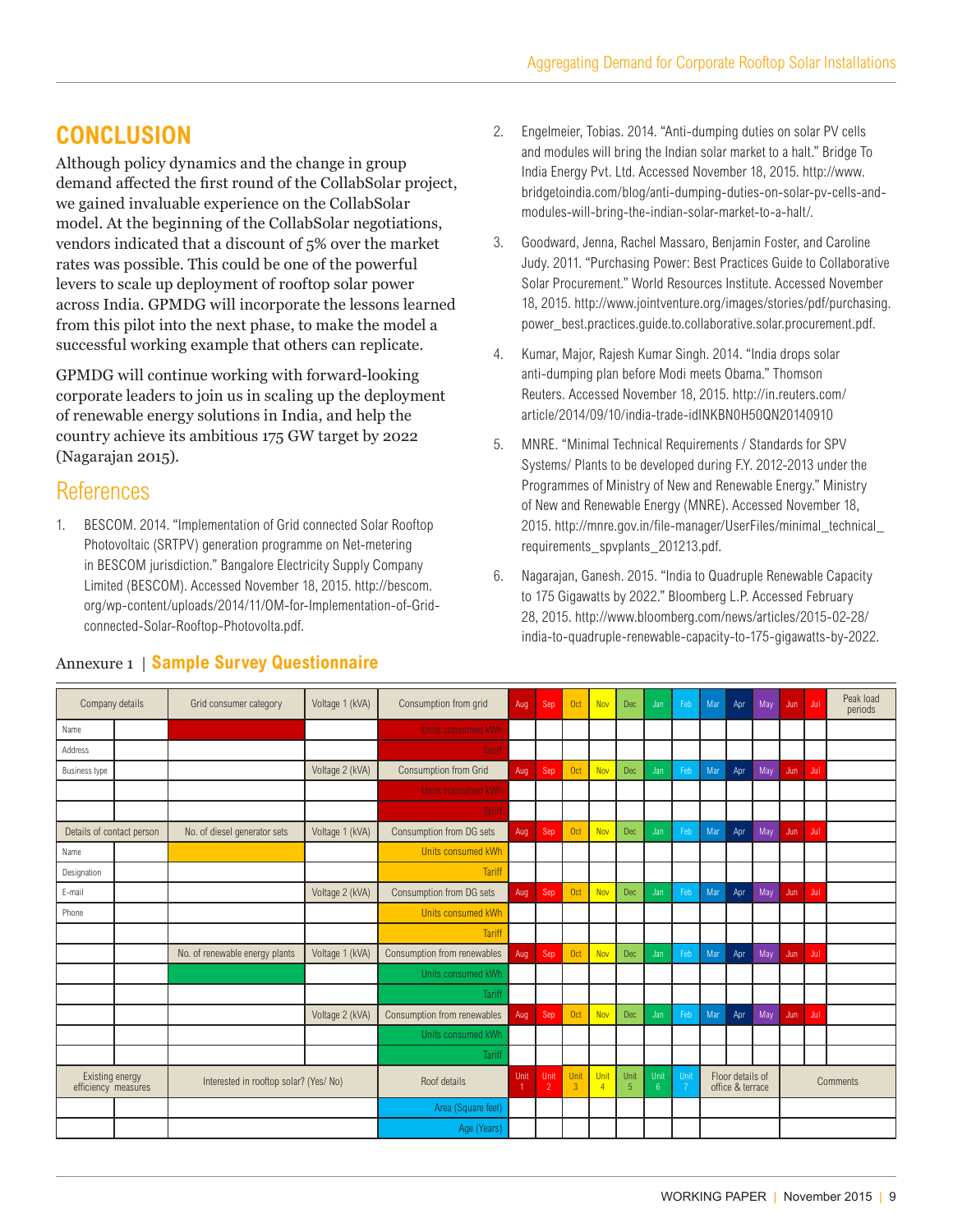This page is intentionally left blank.

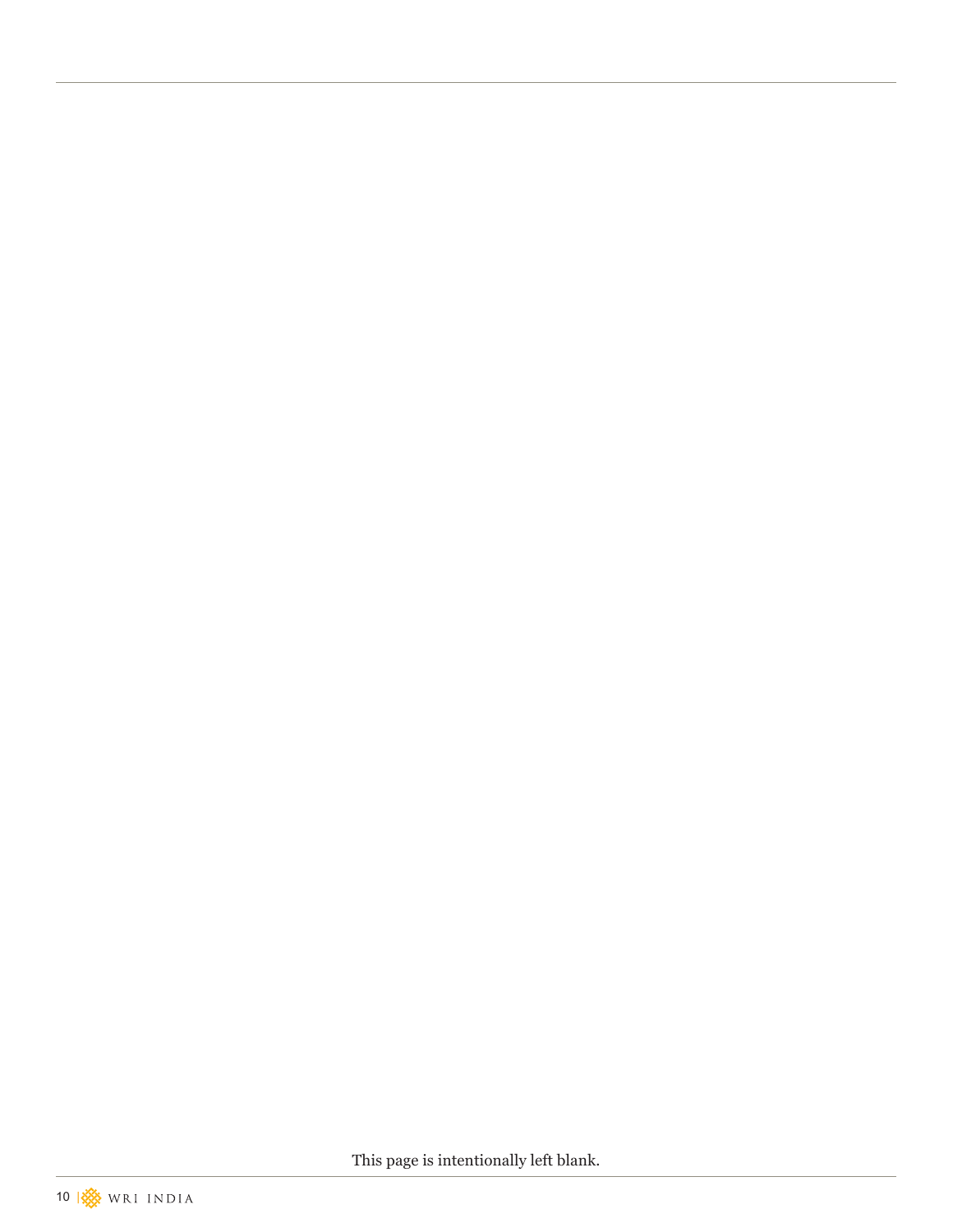This page is intentionally left blank.